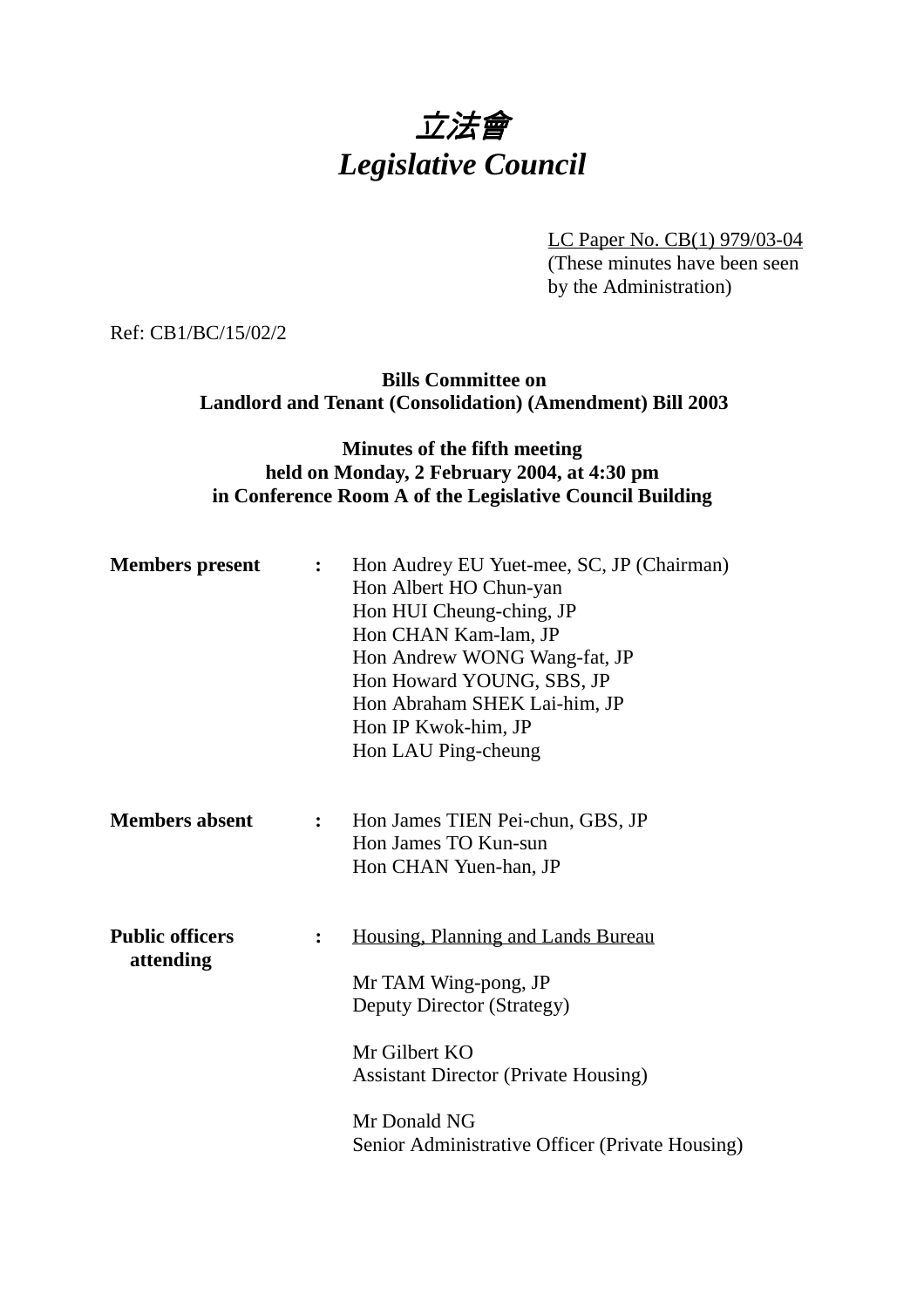|                            |                  | <b>Hong Kong Police Force</b>                         |
|----------------------------|------------------|-------------------------------------------------------|
|                            |                  | Mr WONG Pak-nin                                       |
|                            |                  | CSP Crime HQ                                          |
|                            |                  | Department of Justice                                 |
|                            |                  | Mr John WILSON                                        |
|                            |                  | <b>Consultant Counsel</b>                             |
|                            |                  | Ms Carmen CHU                                         |
|                            |                  | <b>Senior Government Counsel</b>                      |
|                            |                  | <b>Rating and Valuation Department</b>                |
|                            |                  | Mr WONG Chun-shiu, JP                                 |
|                            |                  | Deputy Commissioner                                   |
|                            |                  | Mr SIU Kuen-sang                                      |
|                            |                  | <b>Acting Assistant Commissioner (Special Duties)</b> |
|                            |                  | Mr CHAN Kwok-fan                                      |
|                            |                  | <b>Senior Rent Officer</b>                            |
|                            |                  |                                                       |
| <b>Clerk in attendance</b> | $\ddot{\bullet}$ | Miss Becky YU                                         |
|                            |                  | Chief Council Secretary (1)1                          |
| <b>Staff in attendance</b> | $\ddot{\cdot}$   | Ms Bernice WONG                                       |
|                            |                  | <b>Assistant Legal Adviser 1</b>                      |
|                            |                  | Mrs Mary TANG                                         |
|                            |                  | Senior Council Secretary (1)2                         |
|                            |                  |                                                       |

## **I. Meeting with the Administration**

| (LC Paper No. CB(1) 792/03-04(03)        | -- List of follow-up actions arising  |
|------------------------------------------|---------------------------------------|
| (issued for the meeting<br><sub>on</sub> | discussion<br>the<br>from<br>on       |
| 19 January 2004)                         | 9 January 2004                        |
| LC Paper No. CB(1) 886/03-04(01)         | -- Administration's response<br>to    |
| (isused on 28 January 2004)              | item $(5)$ of LC<br>Paper<br>No.      |
|                                          | $CB(1) 792/03-04(03)$                 |
| LC Paper No. $CB(1)$ 901/03-04(01)       | -- Administration's<br>response<br>to |
|                                          | item $(2)$ of LC<br>Paper<br>No.      |
|                                          | $CB(1) 792/03-04(03)$                 |

- 2 -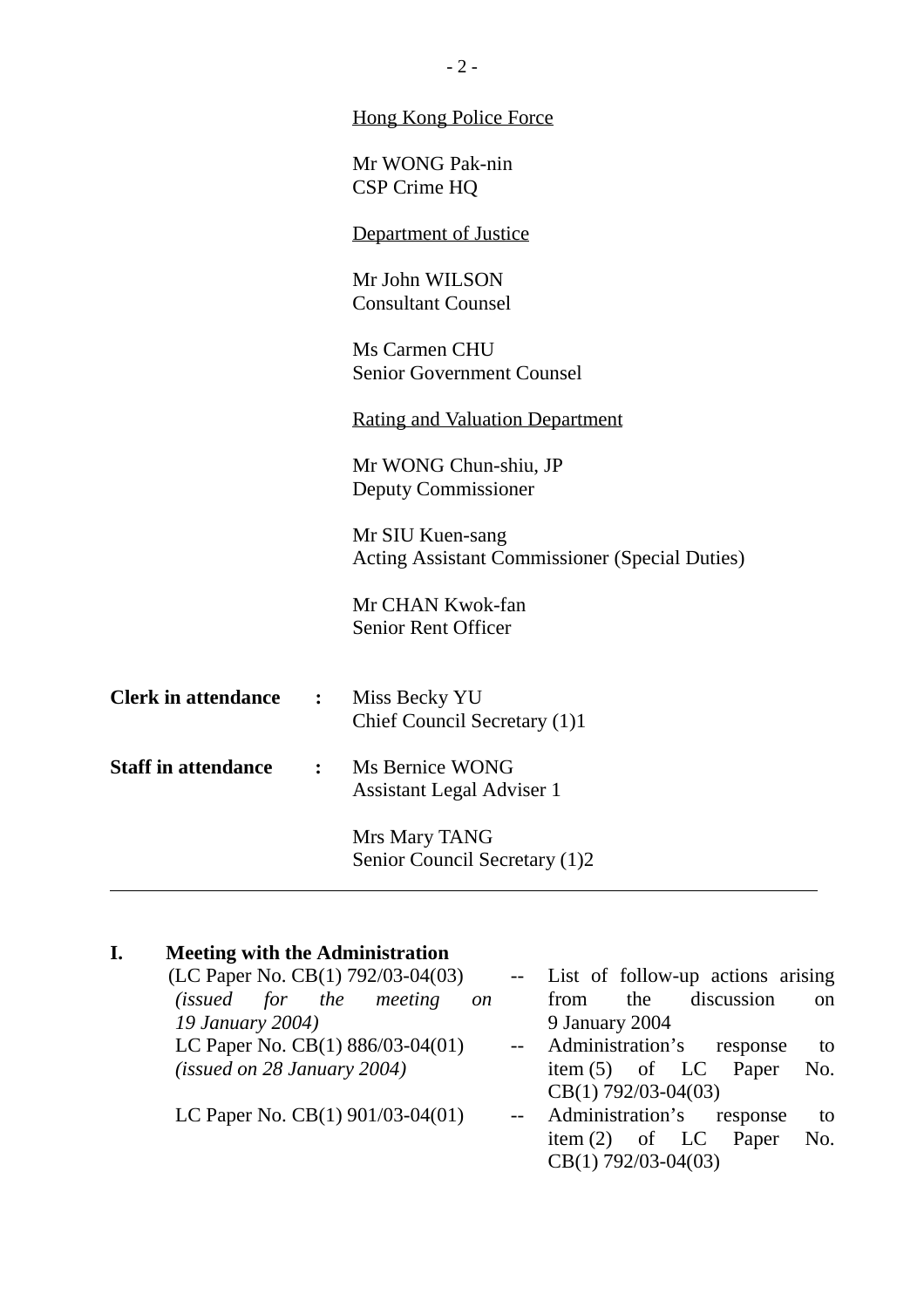| LC Paper No. $CB(1)$ 901/03-04(02) | -- Administration's response to   |  |  |  |  |  |
|------------------------------------|-----------------------------------|--|--|--|--|--|
|                                    | item $(4)$ of LC Paper No.        |  |  |  |  |  |
|                                    | $CB(1) 792/03-04(03)$             |  |  |  |  |  |
| LC Paper No. $CB(1)$ 901/03-04(03) | -- Consolidated list of follow-up |  |  |  |  |  |
|                                    | actions arising from previous     |  |  |  |  |  |
|                                    | meetings)                         |  |  |  |  |  |

The Committee deliberated (Index of proceedings attached at **Annex A**).

### 2. The Administration was requested to -

- (a) provide the number of applications for public rental housing (PRH) on compassionate ground and from past beneficiaries of subsidized home ownership schemes as well as the number of successful applications over the past three years;
- (b) advise the considerations which the Administration would take into account in offering transit centre or interim housing to evicted tenants who were not able to meet the eligibility criteria for PRH, such as the seven-year residence rule;
- (c) include in the Administration's paper regarding the "appointed date for implementation of the Bill" transitional arrangements for subtenants of domestic premises after the proposed removal of security of tenure. The paper should also include transitional arrangements for tenants of non-domestic premises after the proposed removal of the minimum notice requirement on termination of non-domestic tenancies; and
- (d) relay to the Police the need to include in its internal guidelines specifications to deal with offences relating to the provision of false information by both landlords and tenants.
- 3. The meeting ended at 6:25 pm.

Council Business Division 1 Legislative Council Secretariat 12 February 2004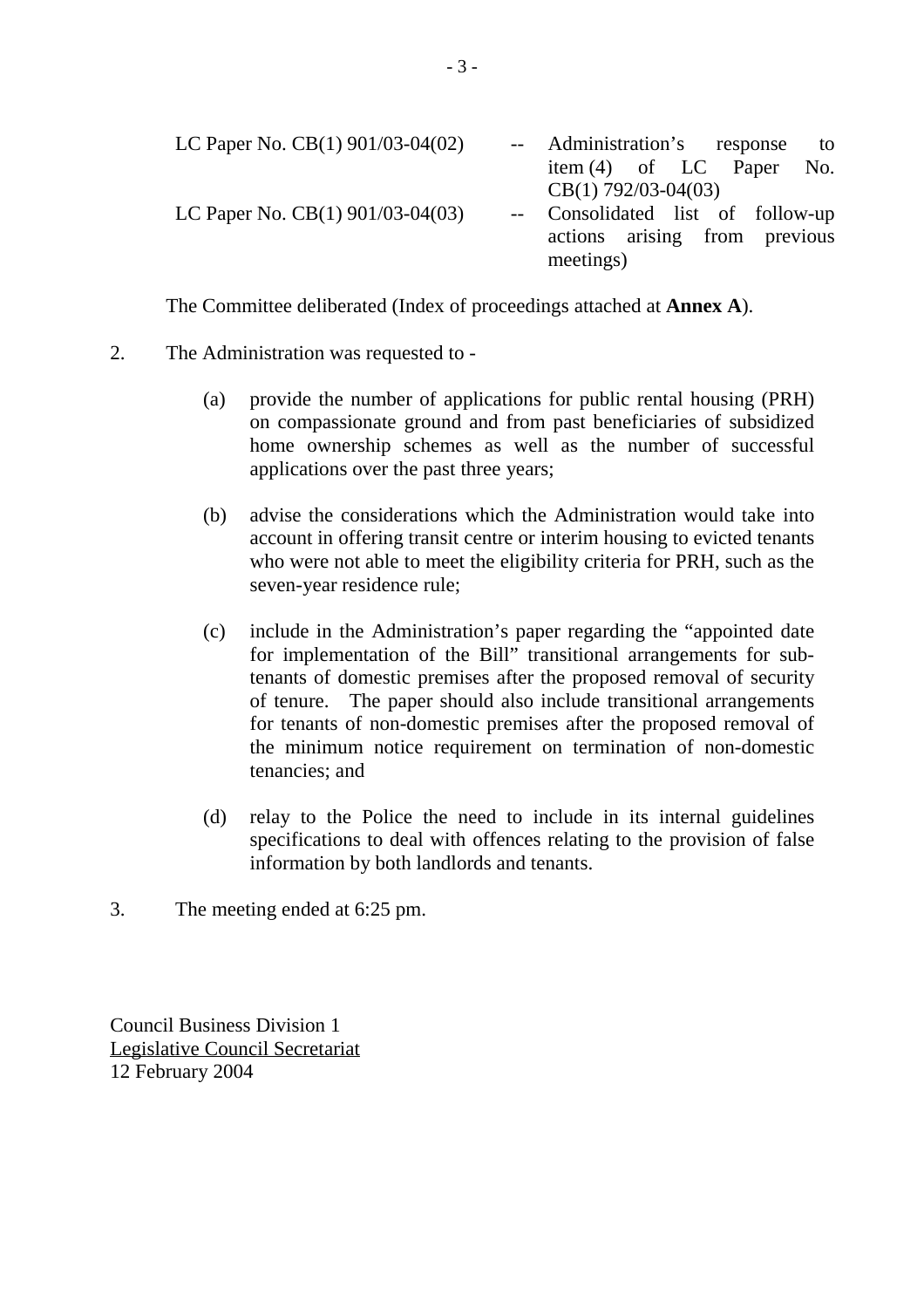#### **Proceedings of the meeting of the Bills Committee on Landlord and Tenant (Consolidation) (Amendment) Bill 2003 Meeting on Monday, 2 February 2004, at 4:30 pm in Conference Room A of the Legislative Council Building**

| <b>Time marker</b> | <b>Speaker</b>                     | Subject(s)                                                                                                                                                                                                                                                                                                                                                                        | <b>Action required</b> |
|--------------------|------------------------------------|-----------------------------------------------------------------------------------------------------------------------------------------------------------------------------------------------------------------------------------------------------------------------------------------------------------------------------------------------------------------------------------|------------------------|
| $000000 - 000623$  | Chairman                           | Introductory remarks                                                                                                                                                                                                                                                                                                                                                              |                        |
| $000624 - 001440$  | Administration<br>Chairman<br>ALA1 | Discussion on the feasibility<br>of further streamlining the<br>repossession procedure after<br>the removal of security of<br>tenure provisions (LC Paper<br>No. CB(1) 886/03-04) -                                                                                                                                                                                               |                        |
|                    |                                    | (a) The Chairman's report on<br>the discussions at the<br>meeting of the Panel on<br>Administration of Justice<br>and Legal Services on<br>29 January 2004.<br>These<br>included the enhancement<br>of baliff services and the<br>assignment of one day in<br>a week to exclusively<br>deal with repossession<br>cases, with the hearing in<br>the form of a callover<br>hearing; |                        |
|                    |                                    | (b) $ALA's$<br>enquiry<br>on<br>whether,<br>the<br>upon<br>of<br>proposed<br>removal<br>of<br>security<br>tenure<br>provisions,<br>the<br>Lands<br>Tribunal (LT) would have<br>jurisdiction<br>over<br>tenancies which had run<br>their course; and                                                                                                                               |                        |
|                    |                                    | $(c)$ The<br>Administration<br>to<br>with<br>work<br>the<br>out<br>Judiciary measures<br>to<br>address the impact of the<br>appointed date of the Bill                                                                                                                                                                                                                            |                        |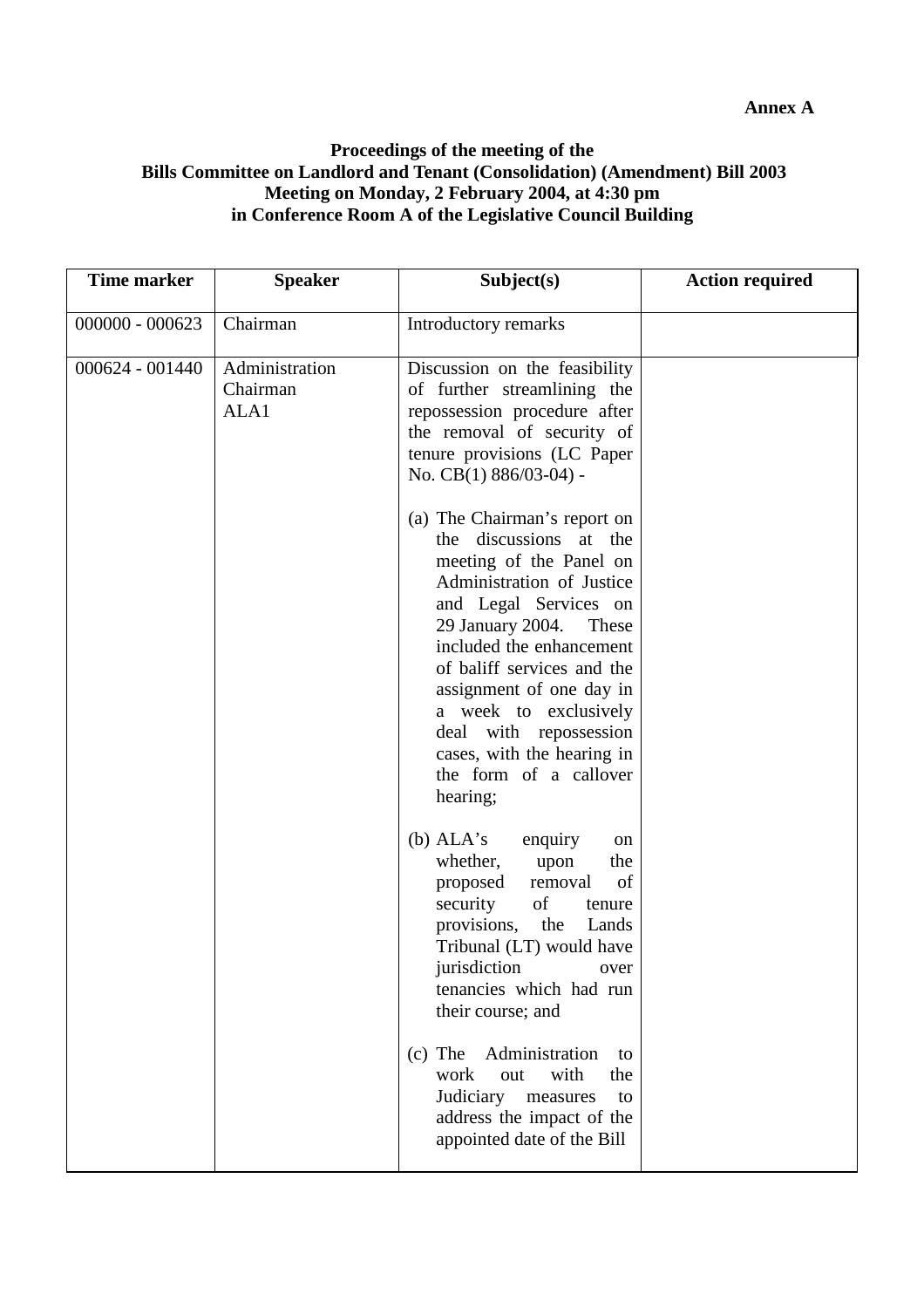| <b>Time marker</b> | <b>Speaker</b>                             | Subject(s)                                                                                                                                                                                                                                                                                                                                                                                                                                                                                                                                                                               | <b>Action required</b>                                                                                                                                                                                                                                  |
|--------------------|--------------------------------------------|------------------------------------------------------------------------------------------------------------------------------------------------------------------------------------------------------------------------------------------------------------------------------------------------------------------------------------------------------------------------------------------------------------------------------------------------------------------------------------------------------------------------------------------------------------------------------------------|---------------------------------------------------------------------------------------------------------------------------------------------------------------------------------------------------------------------------------------------------------|
| 001441 - 002804    | Chairman<br>Administration<br>Mr Albert HO | Discussion on the reports of<br>offences<br>emanating<br>from<br>tenancy disputes and actions<br>taken by the Police (LC Paper<br>No. CB(1) $901/03-04(02)$ -<br>(a) Police to provide<br>the<br>outstanding information<br>on prosecution against the<br>provision<br>of<br>false<br>information by landlords<br>and tenants under the<br>Theft Ordinance and the<br>Crimes Ordinance in two<br>months' time; and<br>(b) Prosecution<br>statistics<br>necessary to ascertain the<br>need for separate offences<br>against provision of false<br>information by landlords<br>and tenants | Administration<br>The<br>to<br>relay to the Police the<br>need to include in its<br>internal<br>guidelines<br>specifications to deal with<br>offences relating to the<br>provision<br>of<br>false<br>information<br>by<br>both<br>landlords and tenants |
| 002805 - 003044    | Chairman<br>Mr Albert HO<br>Administration | Mr Albert HO's intention to<br>Committee<br><b>Stage</b><br>move<br>amendments to allow for the<br>retention of security of tenure<br>for premises with a low<br>rateable value                                                                                                                                                                                                                                                                                                                                                                                                          |                                                                                                                                                                                                                                                         |
| 003045 - 003255    | Mr Albert HO<br>Administration             | <b>Measures</b><br>assist<br>to<br>past<br>beneficiaries<br>subsidized<br>of<br>home ownership<br>schemes<br>(LC Paper No. CB(1) 792/03-<br>$04(04)$ and need to balance<br>the interest of both landlords<br>and tenants of premises with<br>low rateable values                                                                                                                                                                                                                                                                                                                        |                                                                                                                                                                                                                                                         |
| 003256 - 003600    | Mr Albert HO                               | Concern about the difficulties<br>in meeting the eligibility<br>criteria for public rental<br>housing (PRH), in particular,<br>the seven years' residence<br>rule                                                                                                                                                                                                                                                                                                                                                                                                                        |                                                                                                                                                                                                                                                         |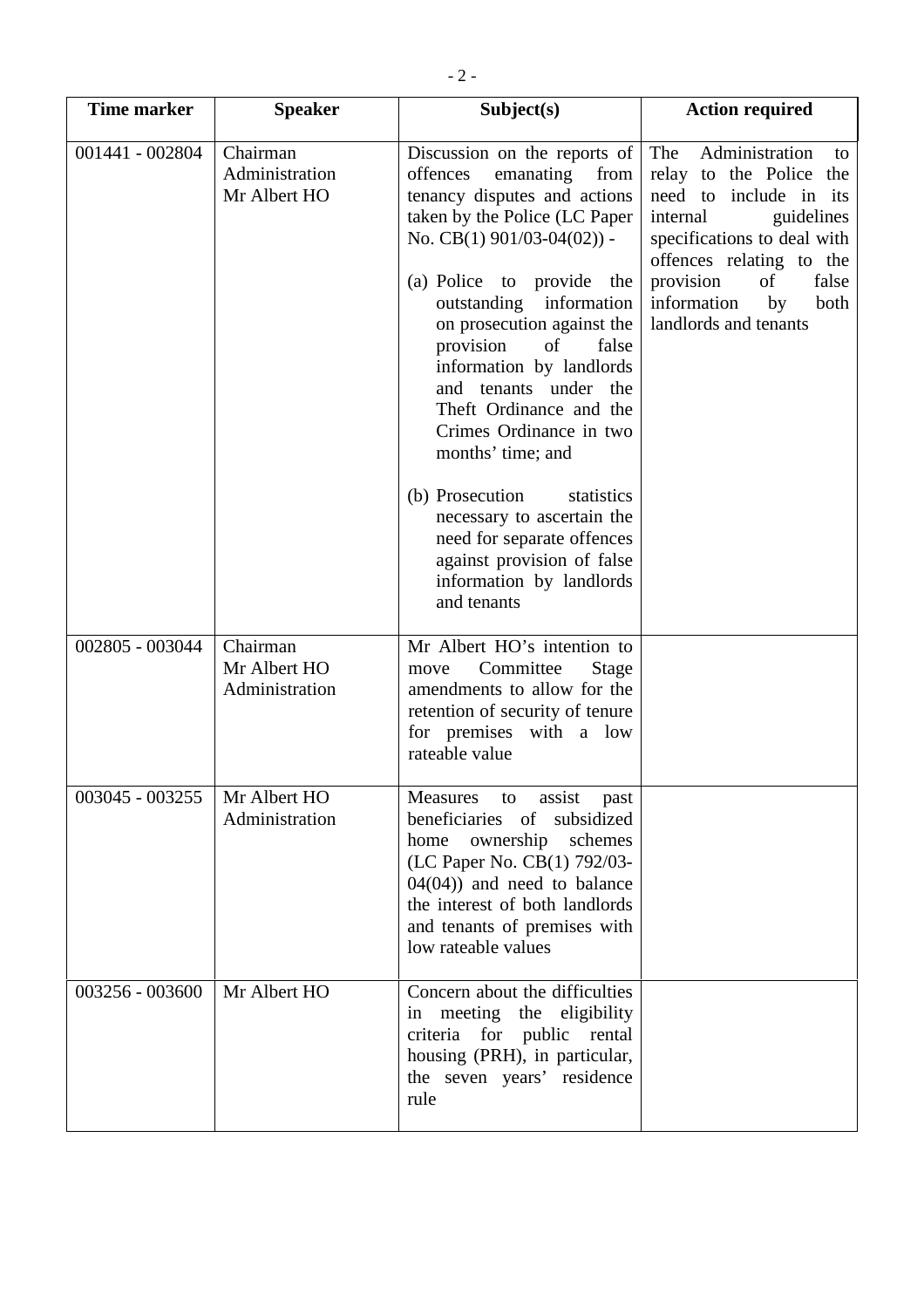| <b>Time marker</b> | <b>Speaker</b>                             | Subject(s)                                                                                                                                                                                                                                                                                               | <b>Action required</b>                                                                                                                                                                                                                                                                                  |
|--------------------|--------------------------------------------|----------------------------------------------------------------------------------------------------------------------------------------------------------------------------------------------------------------------------------------------------------------------------------------------------------|---------------------------------------------------------------------------------------------------------------------------------------------------------------------------------------------------------------------------------------------------------------------------------------------------------|
| 003601 - 004020    | Chairman<br>Administration                 | Provision of interim housing<br>and transit centre for those<br>who failed to meet eligibility<br>criteria for PRH                                                                                                                                                                                       | Administration<br>The<br>to<br>advise the considerations<br>which the Administration<br>would take into account in<br>offering transit centre or<br>interim housing to evicted<br>tenants who were not able<br>to meet the eligibility<br>criteria for PRH, such as<br>the seven-year residence<br>rule |
| 004021 - 004444    | Chairman<br>Mr Albert HO<br>Administration | Discretion to allocate PRH<br>units to those who were in<br>genuine hardship                                                                                                                                                                                                                             | Administration<br>The<br>to<br>provide the number<br>of<br>applications for PRH on<br>compassionate<br>ground<br>and<br>from<br>past<br>beneficiaries<br>of<br>subsidized<br>home<br>ownership<br>schemes<br>as<br>well as the number of<br>successful<br>applications<br>over the past three years     |
| 004445 - 004811    | Chairman<br>ALA1                           | Clause-by-clause examination<br>(LC Paper No. CB(1) 357/03-<br>04(02)<br>Part I<br>Clause 1 - Short title and<br>commencement<br>The appointed date and the<br>transitional arrangements to<br>be discussed upon receipt of<br>the Administration's paper on<br>the subject<br>Clause 2 - Interpretation |                                                                                                                                                                                                                                                                                                         |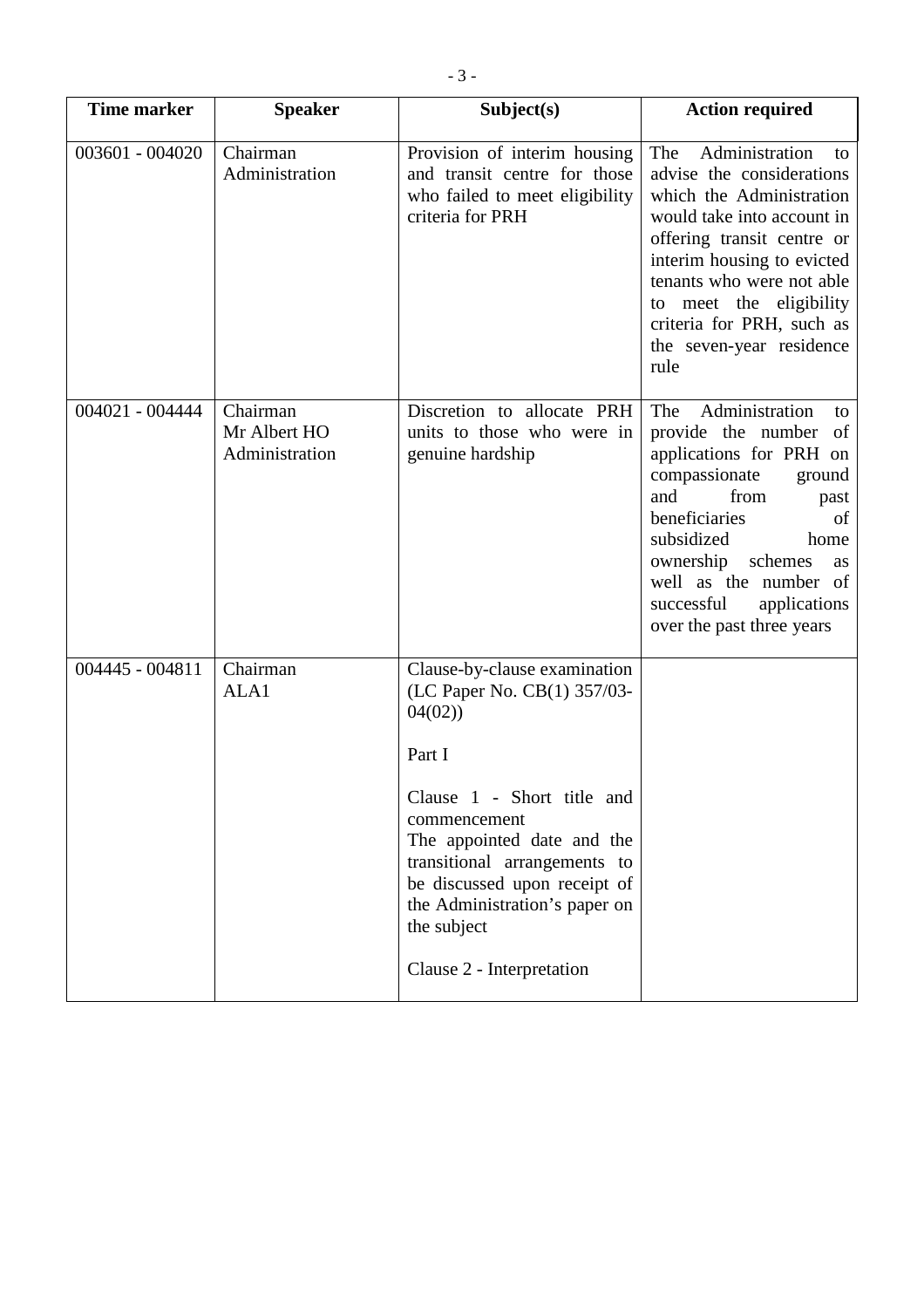| <b>Time marker</b> | <b>Speaker</b>                                     | Subject(s)                                                                                                                                                                                                                                                                                                                                                                                                                                                                                | <b>Action required</b>                                                                                                                                                                                                                                                                       |
|--------------------|----------------------------------------------------|-------------------------------------------------------------------------------------------------------------------------------------------------------------------------------------------------------------------------------------------------------------------------------------------------------------------------------------------------------------------------------------------------------------------------------------------------------------------------------------------|----------------------------------------------------------------------------------------------------------------------------------------------------------------------------------------------------------------------------------------------------------------------------------------------|
| 004812 - 011929    | Chairman<br>Administration                         | Provisions<br>$\overline{3}$<br>Clause<br>$\sim$<br>repealed<br>(a) Repeal of the statutory<br>compensation<br>under<br>section $119F(4)(a)$<br>had<br>undergone public<br>not<br>consultation. Hence, the<br>public might not be aware<br>the<br>that<br>removal<br>of<br>security of tenure would<br>imply<br>that<br>statutory<br>compensation would no<br>longer apply to tenancies<br>which had<br>their<br>run<br>course and compensation<br>could not be awarded by<br>the courts; | Administration<br>The<br>to<br>include<br>in<br>its<br>paper<br>regarding the "appointed"<br>date for implementation<br>of the Bill" transitional<br>for<br>arrangements<br>sub-<br>of<br>domestic<br>tenants<br>after<br>the<br>premises<br>proposed<br>removal<br>of<br>security of tenure |
|                    |                                                    | (b) Concern<br>about<br>the<br>transitional arrangements<br>sub-tenants<br>for<br>of<br>domestic premises after<br>the proposed removal of<br>security of tenure;<br>(c) Review of LT's decision<br>had to be made before<br>lodging of appeal; and<br>(d) Provisions which would<br>remain under Part IV of<br>the Ordinance                                                                                                                                                             |                                                                                                                                                                                                                                                                                              |
| 011930 - 012020    | Chairman<br>Administration                         | Clause 4 - Endorsement of<br>tenancy agreement<br>Provisions meant to facilitate<br>electronic submission                                                                                                                                                                                                                                                                                                                                                                                 |                                                                                                                                                                                                                                                                                              |
| 012021 - 012840    | Chairman<br>Administration<br>Mr Albert HO<br>ALA1 | Clause 5 - Savings in respect<br>of Part IV<br>To be discussed upon receipt<br>of the Administration's paper<br>"Appointed"<br>date<br>for<br>on<br>implementation of the Bill"<br>and together with item 8 of<br>LC Paper No. CB(1) 585/03-<br>04(08)                                                                                                                                                                                                                                    |                                                                                                                                                                                                                                                                                              |